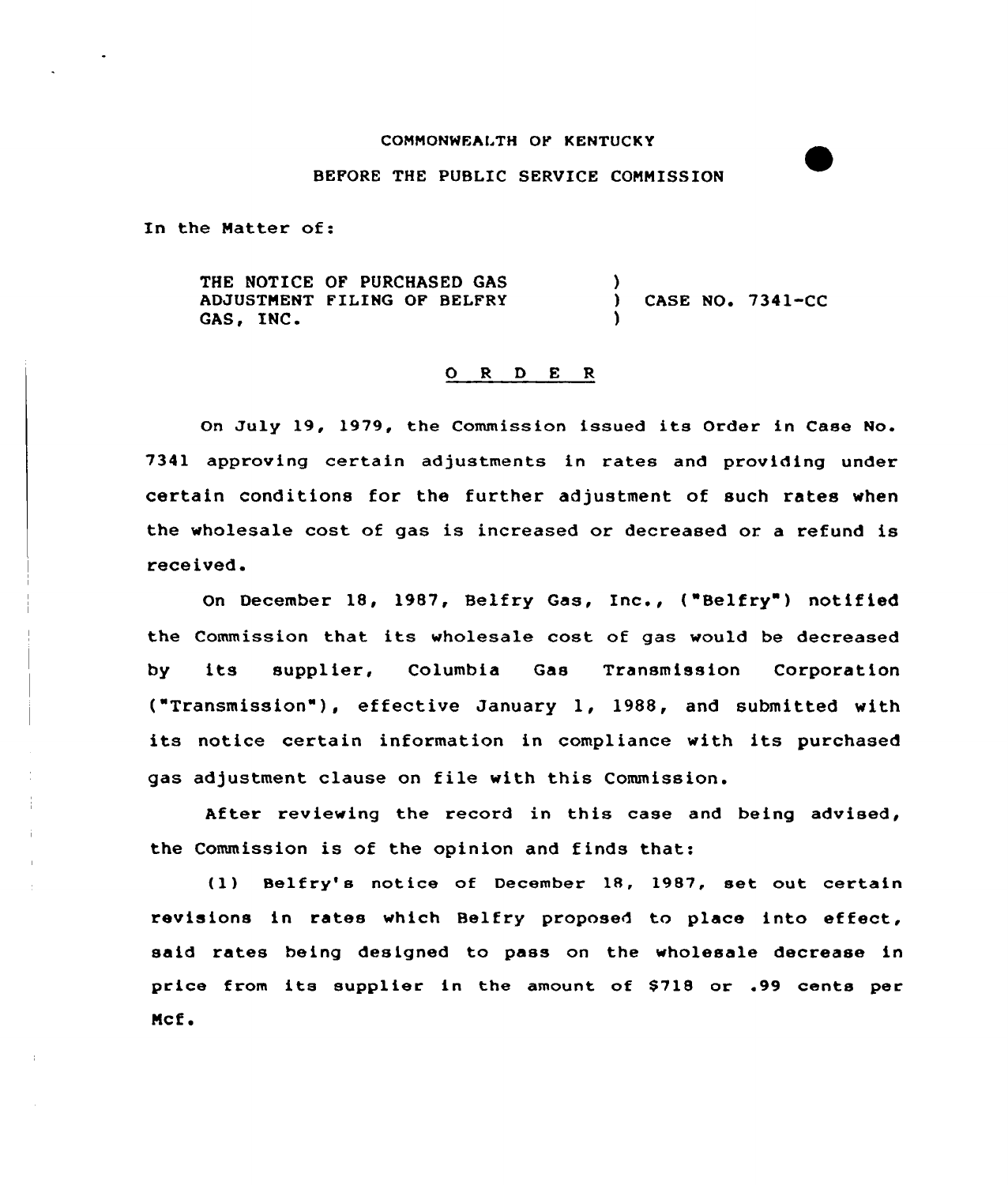(2) Transmission applied with the Federal Energy Regulatory Cowaission for a decrease to become effective January 1, 1988.

(3) In setting out its rates, Belfry incorrectly used the rates it proposed in its previous purchased gas adjustment filing instead of the approved rates. In future filings, Belfry should use the approved rates when setting out the rates to be put into effect.

(I) Belfry's corrected adjustment in rates under the purchased gas adjustment provisions approved by the Commission in its Order in Case No. 7341, dated July 19, 1979, is fair, just, and reasonable and in the public interest and should be effective with gas supplied on and after January 1, 1988.

IT IS THEREFORE ORDERED that:

(1) The rates in the Appendix to this Order be and they hereby are authorized effective with gas supplied on and after January 1, 1988.

(2) In future purchased gas adjustment filings, Belfry shall use the approved rates from the previous filing in setting out the rates to be put into effect.

(3) Within 30 days of the date of this Order, Belfry shall file with this Commission its revised tariffs setting out the rates authorized herein.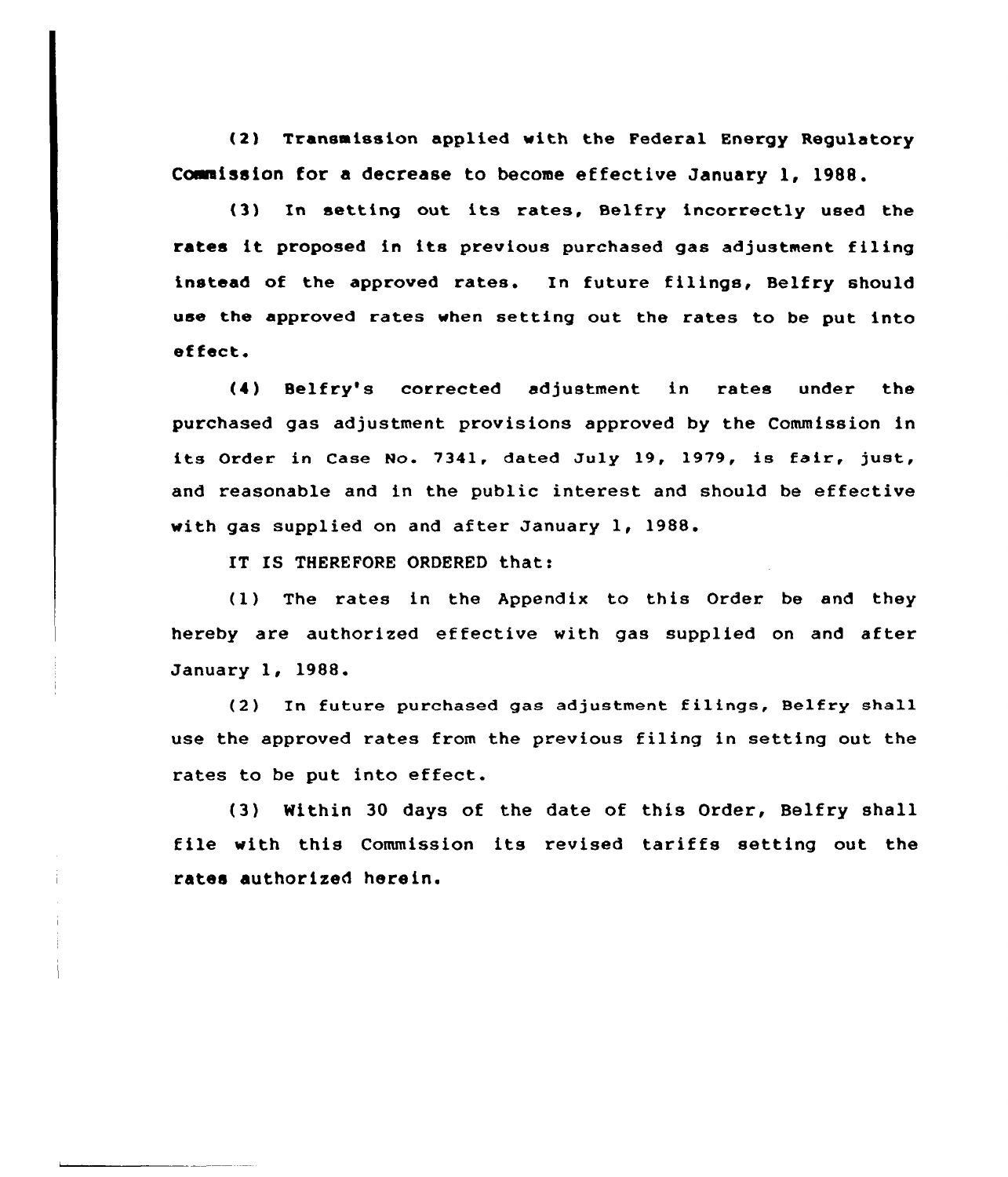# Done at Frankfort, Kentucky, this 12th day of January, 1988.

PUBLIC SERVICE CONNISSION

Rubrico 1 de

 $\Delta$ **'rman** 

n'<br>Uillisean f Juice 1110

ATTEST:

Executive Director